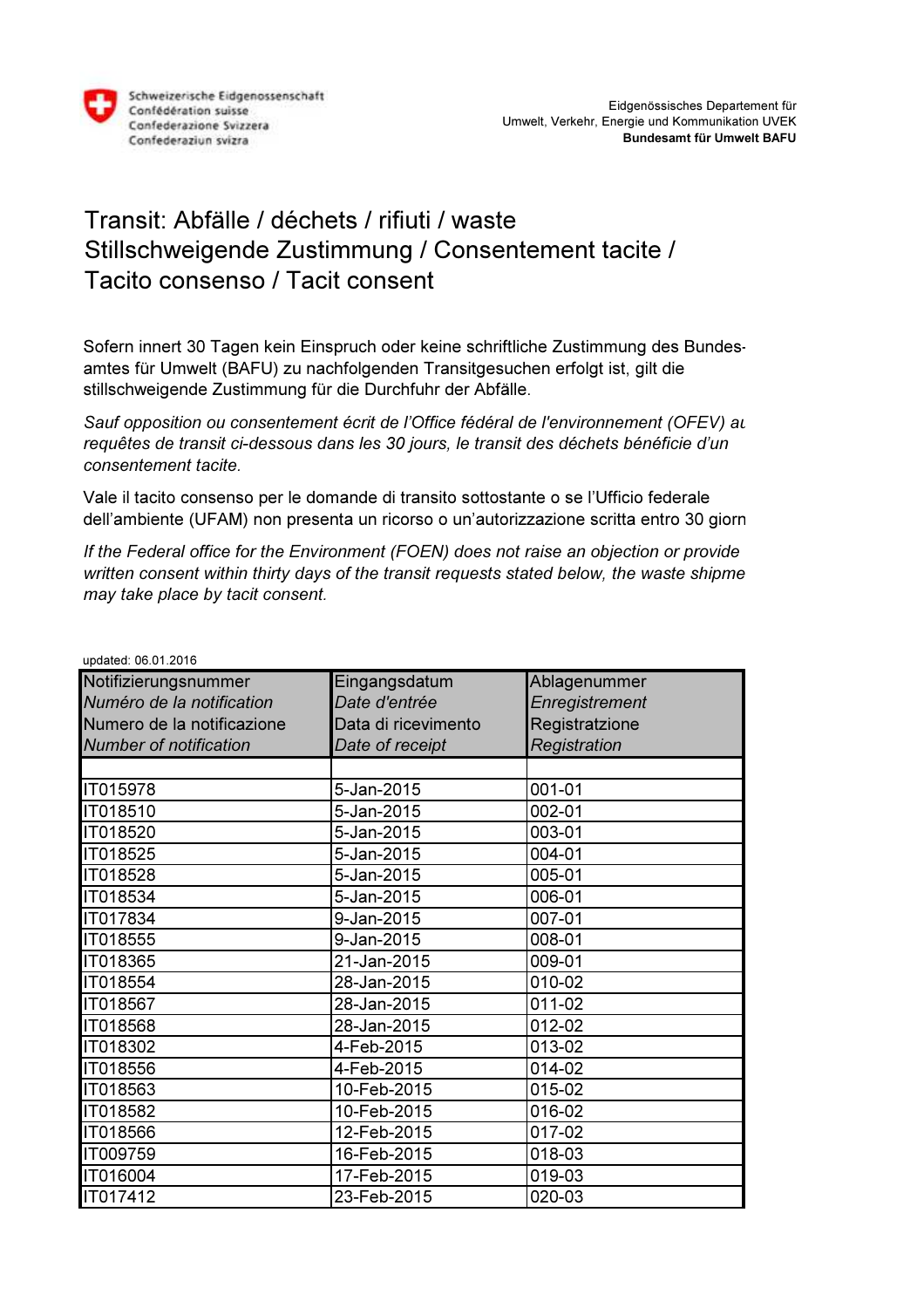

Schweizerische Eidgenossenschaft Confederation suisse<br>Confederazione Svizzera<br>Confederazione Svizzera

| Notifizierungsnummer          | Eingangsdatum       | Ablagenummer   |
|-------------------------------|---------------------|----------------|
| Numéro de la notification     | Date d'entrée       | Enregistrement |
| Numero de la notificazione    | Data di ricevimento | Registratzione |
| <b>Number of notification</b> | Date of receipt     | Registration   |
| IT017413                      | 23-Feb-2015         | 021-03         |
| IT018798                      | 25-Feb-2015         | 022-04         |
| IT017001                      | 5-Mar-2015          | 023-04         |
| IT018149                      | 5-Mar-2015          | 024-04         |
| IT018570                      | 11-Mar-2015         | 025-04         |
| IT018810                      | 11-Mar-2015         | 026-04         |
| IT018576                      | 11-Mar-2015         | 027-04         |
| IT018805                      | 11-Mar-2015         | 028-05         |
| FR2015/054002                 | 16-Mar-2015         | 029-05         |
| IT015999                      | 17-Mar-2015         | 030-05         |
| IT017701                      | 17-Mar-2015         | 031-05         |
| IT018573                      | 19-Mar-2015         | 032-06         |
| IT018577                      | 19-Mar-2015         | 033-06         |
| IT018559                      | 20-Mar-2015         | 034-06         |
| IT016000                      | 24-Mar-2015         | 035-06         |
| FI002990                      | 27-Mar-2015         | 036-06         |
| IT015998                      | 27-Mar-2015         | 037-06         |
| IT018307                      | 31-Mar-2015         | 038-07         |
| IT017820                      | 1-Apr-2015          | 039-07         |
| IT016440                      | 7-Apr-2015          | 040-07         |
| IT018821                      | 7-Apr-2015          | 041-07         |
| IT017905                      | 9-Apr-2015          | 042-07         |
| IT018800                      | 14-Apr-2015         | 043-07         |
| IT018730                      | 22-Apr-2015         | 044-07         |
| IT017040                      | 29-Apr-2015         | 045-08         |
| IT018519                      | 6-May-2015          | 046-08         |
| IT018578                      | 6-May-2015          | 047-08         |
| IT018828                      | 6-May-2015          | 048-08         |
| IT016002                      | 8-May-2015          | 049-08         |
| <b>IT010058</b>               | 18-May-2015         | 050-08         |
| <b>IT017880</b>               | 19-May-2015         | 051-09         |
| <b>IT017074</b>               | 21-May-2015         | 052-09         |
| <b>IT017416</b>               | 22-May-2015         | 053-09         |
| IT018972                      | 27-May-2015         | 054-09         |
| IT018984                      | 27-May-2015         | 055-10         |
| IT019052                      | 27-May-2015         | 056-10         |
| <b>IT018151</b>               | 28-May-2015         | 057-10         |
| <b>IT015924</b>               | 29-May-2015         | 058-10         |
| IT017368                      | 1-Jun-2015          | 059-10         |
| IT018830                      | 5-Jun-2015          | 060-11         |
| IT017417                      | 9-Jun-2015          | 061-11         |
| NL616206                      | 6-May-2015          | 062-11         |
| IT018812                      | 17-Jun-2015         | 063-11         |
| IT019066                      | 22-Jun-2015         | 064-11         |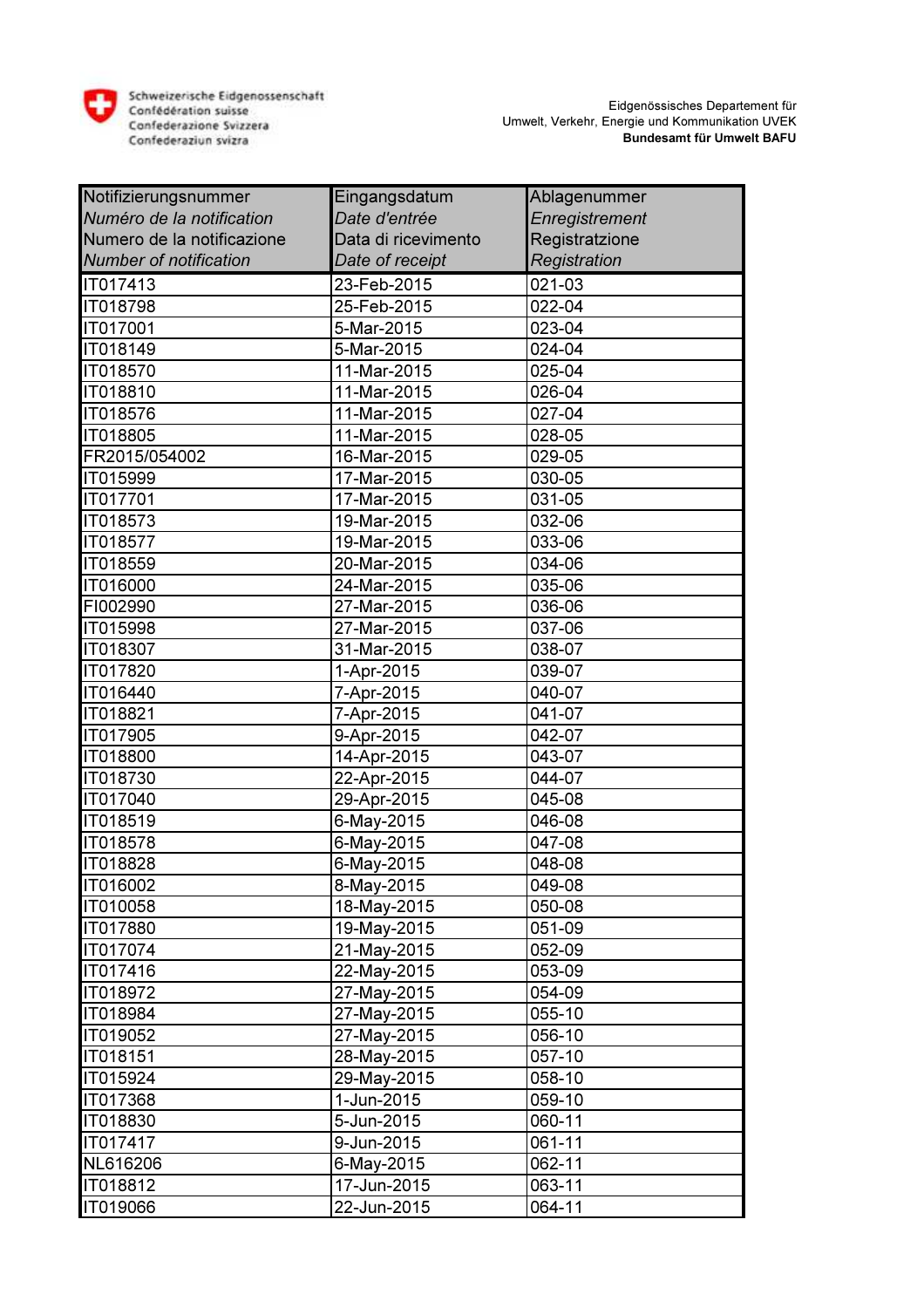

Schweizerische Eidgenossenschaft Confederation suisse<br>Confederazione Svizzera<br>Confederazione Svizzera

| Notifizierungsnummer          | Eingangsdatum       | Ablagenummer   |
|-------------------------------|---------------------|----------------|
| Numéro de la notification     | Date d'entrée       | Enregistrement |
| Numero de la notificazione    | Data di ricevimento | Registratzione |
| <b>Number of notification</b> | Date of receipt     | Registration   |
| IT016604                      | 23-Jun-2015         | 065-11         |
| IT018269                      | 23-Jun-2015         | 066-11         |
| IT017378                      | 24-Jun-2015         | 067-12         |
| IT018575                      | 26-Jun-2015         | 068-12         |
| IT018836                      | 26-Jun-2015         | 069-12         |
| IT019072                      | 26-Jun-2015         | 070-12         |
| IT019062                      | 30-Jun-2015         | 071-12         |
| IT019063                      | 30-Jun-2015         | 072-12         |
| IT017873                      | 6-Jul-2015          | 073-12         |
| IT018501                      | 6-Jul-2015          | $074 - 13$     |
| IT019073                      | 6-Jul-2015          | 075-13         |
| IT019087                      | 6-Jul-2015          | 076-13         |
| IT014037                      | 8-Jul-2015          | 077-13         |
| IT019059                      | 8-Jul-2015          | 078-13         |
| IT015981                      | 15-Jul-2015         | 079-13         |
| IT015995                      | 15-Jul-2015         | 080-13         |
| IT018978                      | 20-Jul-2015         | 081-14         |
| IT019051                      | 27-Jul-2015         | 082-14         |
| IT018361                      | 27-Jul-2015         | 083-14         |
| IT019105                      | 27-Jul-2015         | 084-14         |
| IT017913                      | 29-Jul-2015         | 085-14         |
| IT019002                      | 3-Aug-2015          | 086-14         |
| IT018152                      | 3-Aug-2015          | 087-14         |
| IT016003                      | 3-Aug-2015          | 088-15         |
| IT019096                      | 5-Aug-2015          | 089-15         |
| NL654500                      | 3-Aug-2015          | 090-15         |
| DE1350/180544                 | 7-Aug-2015          | 091-15         |
| IT019095                      | 10-Aug-2015         | 092-15         |
| IT017565                      | 11-Aug-2015         | 093-16         |
| IT018782                      | 13-Aug-2015         | 094-16         |
| GR003074                      | 18-Aug-2015         | 095-16         |
| <b>IT019097</b>               | 20-Aug-2015         | 096-16         |
| <b>IT018154</b>               | 21-Aug-2015         | 097-16         |
| IT018153                      | 27-Aug-2015         | 098-16         |
| IT017826                      | 31-Aug-2015         | 099-17         |
| IT018799                      | 8-Sep-2015          | 100-17         |
| IT018822                      | 17-Sep-2015         | 101-17         |
| <b>IT014040</b>               | 23-Sep-2015         | 102-17         |
| IT019135                      | 25-Sep-2015         | 104-17         |
| IT018997                      | 29-Sep-2015         | 105-18         |
| IT018998                      | 29-Sep-2015         | 106-18         |
| IT017703                      | 7-Oct-2015          | 107-18         |
| IT018155                      | 12-Oct-2015         | 108-18         |
| DE1350/180543                 | 20-Oct-2015         | 109-19         |